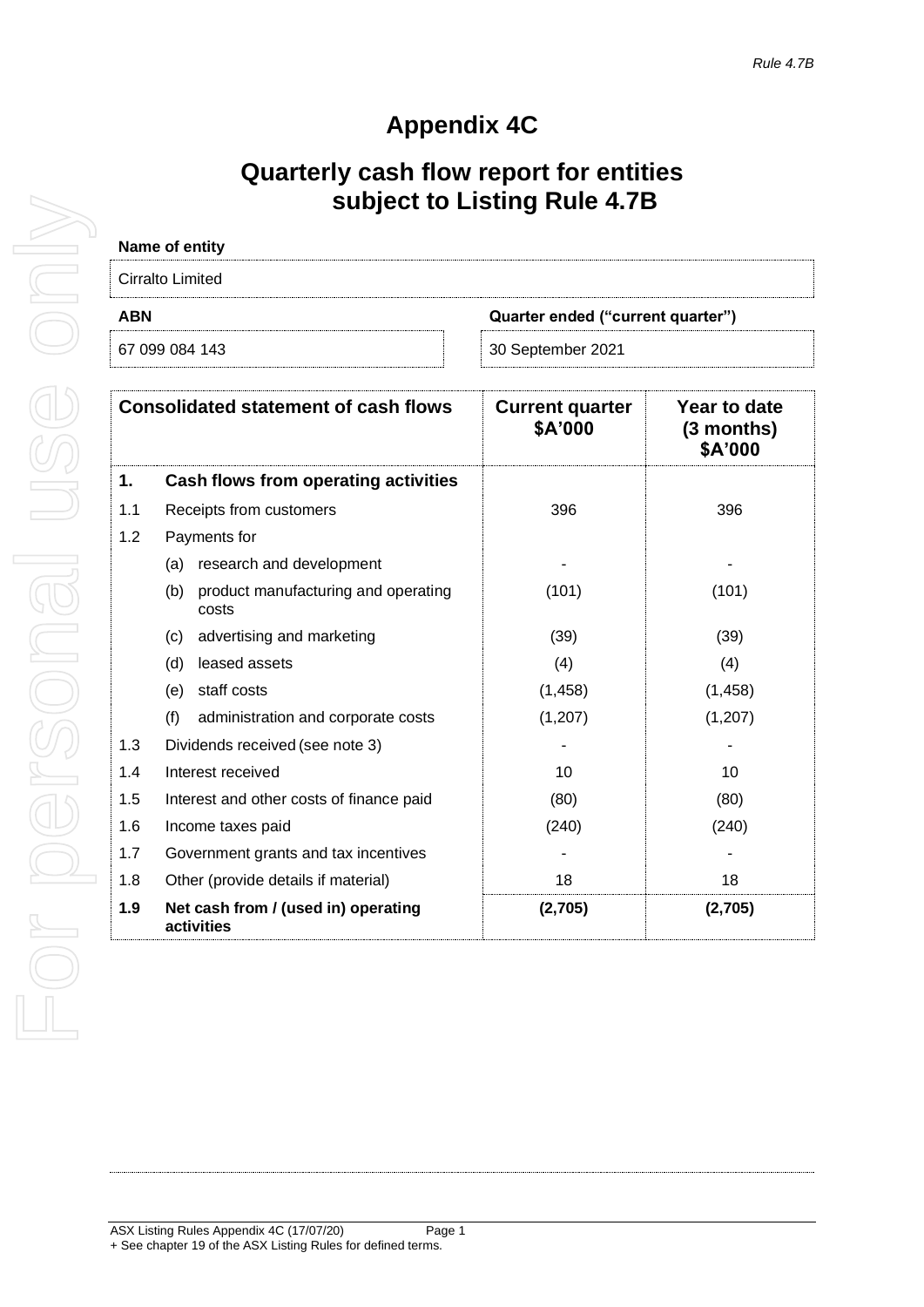| 2.  | Cash flows from investing activities              |       |       |
|-----|---------------------------------------------------|-------|-------|
| 2.1 | Payments to acquire or for:                       |       |       |
|     | entities<br>(a)                                   |       |       |
|     | (b)<br>businesses                                 |       |       |
|     | property, plant and equipment<br>(c)              | (54)  | (54)  |
|     | investments<br>(d)                                |       |       |
|     | (e)<br>intellectual property                      |       |       |
|     | (f)<br>other non-current assets                   |       |       |
| 2.2 | Proceeds from disposal of:                        |       |       |
|     | entities<br>(a)                                   |       |       |
|     | (b)<br>businesses                                 |       |       |
|     | property, plant and equipment<br>(c)              |       |       |
|     | investments<br>(d)                                |       |       |
|     | intellectual property<br>(e)                      |       |       |
|     | (f)<br>other non-current assets                   |       |       |
| 2.3 | Net Cash flows from loans to other entities       | (598) | (598) |
| 2.4 | Dividends received (see note 3)                   |       |       |
| 2.5 | Other (provide detail if material)                | 929   | 929   |
| 2.6 | Net cash from / (used in) investing<br>activities | 277   | 277   |

## Note to support item 2.3

The Company had a net outflow in respect to its loan book with external customers totalling \$598k for the quarter, with funds used from its facility with Moneytech Finance Pty Ltd as disclosed in section 7 below.

### Note to support item 2.5

The Company assumed \$929k cash and cash equivalents on the acquisition of Invigo Pty Ltd, as announced by the Company on 26 July 2021.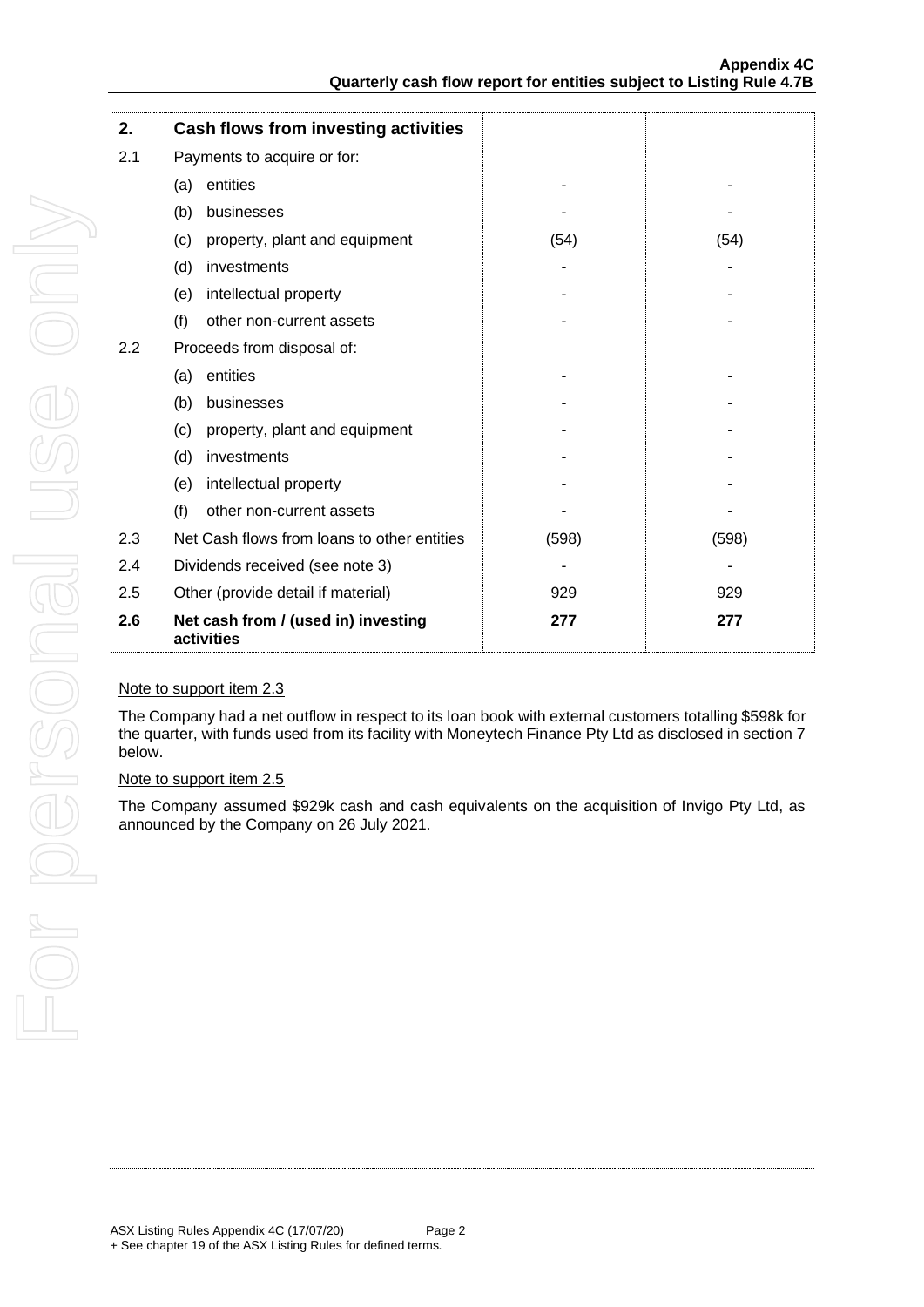| 3.   | <b>Cash flows from financing activities</b>                                                   |    |    |
|------|-----------------------------------------------------------------------------------------------|----|----|
| 3.1  | Proceeds from issues of equity securities<br>(excluding convertible debt securities)          |    |    |
| 3.2  | Proceeds from issue of convertible debt<br>securities                                         |    |    |
| 3.3  | Proceeds from exercise of options                                                             | 14 | 14 |
| 3.4  | Transaction costs related to issues of<br>equity securities or convertible debt<br>securities |    |    |
| 3.5  | Proceeds from borrowings                                                                      |    |    |
| 3.6  | Repayment of borrowings                                                                       |    |    |
| 3.7  | Transaction costs related to loans and<br>borrowings                                          |    |    |
| 3.8  | Dividends paid                                                                                |    |    |
| 3.9  | Other (Listed Option entitlement issue)                                                       |    |    |
| 3.10 | Net cash from / (used in) financing<br>activities                                             | 14 | 14 |

| 4.  | Net increase / (decrease) in cash and<br>cash equivalents for the period |         |         |
|-----|--------------------------------------------------------------------------|---------|---------|
| 4.1 | Cash and cash equivalents at beginning of<br>period                      | 21,386  | 21,386  |
| 4.2 | Net cash from / (used in) operating<br>activities (item 1.9 above)       | (2,705) | (2,705) |
| 4.3 | Net cash from / (used in) investing activities<br>item 2.6 above)        | 277     | 277     |
| 4.4 | Net cash from / (used in) financing activities<br>item 3.10 above)       | 14      | 14      |
| 4.5 | Effect of movement in exchange rates on<br>cash held                     |         |         |
| 4.6 | Cash and cash equivalents at end of<br>period                            | 18,972  | 18,972  |

| Reconciliation of cash and cash<br>5.<br>equivalents<br>at the end of the quarter (as shown in the<br>consolidated statement of cash flows) to the<br>related items in the accounts |                                                                              | <b>Current quarter</b><br>\$A'000 | <b>Previous quarter</b><br>\$A'000 |
|-------------------------------------------------------------------------------------------------------------------------------------------------------------------------------------|------------------------------------------------------------------------------|-----------------------------------|------------------------------------|
| 5.1                                                                                                                                                                                 | Bank balances                                                                | 18.972                            | 21.386                             |
| 5.2                                                                                                                                                                                 | Call deposits                                                                |                                   |                                    |
| 5.3                                                                                                                                                                                 | Bank overdrafts                                                              |                                   |                                    |
| 5.4                                                                                                                                                                                 | Other (provide details)                                                      |                                   |                                    |
| 5.5                                                                                                                                                                                 | Cash and cash equivalents at end of<br>quarter (should equal item 4.6 above) | 18,972                            | 21,386                             |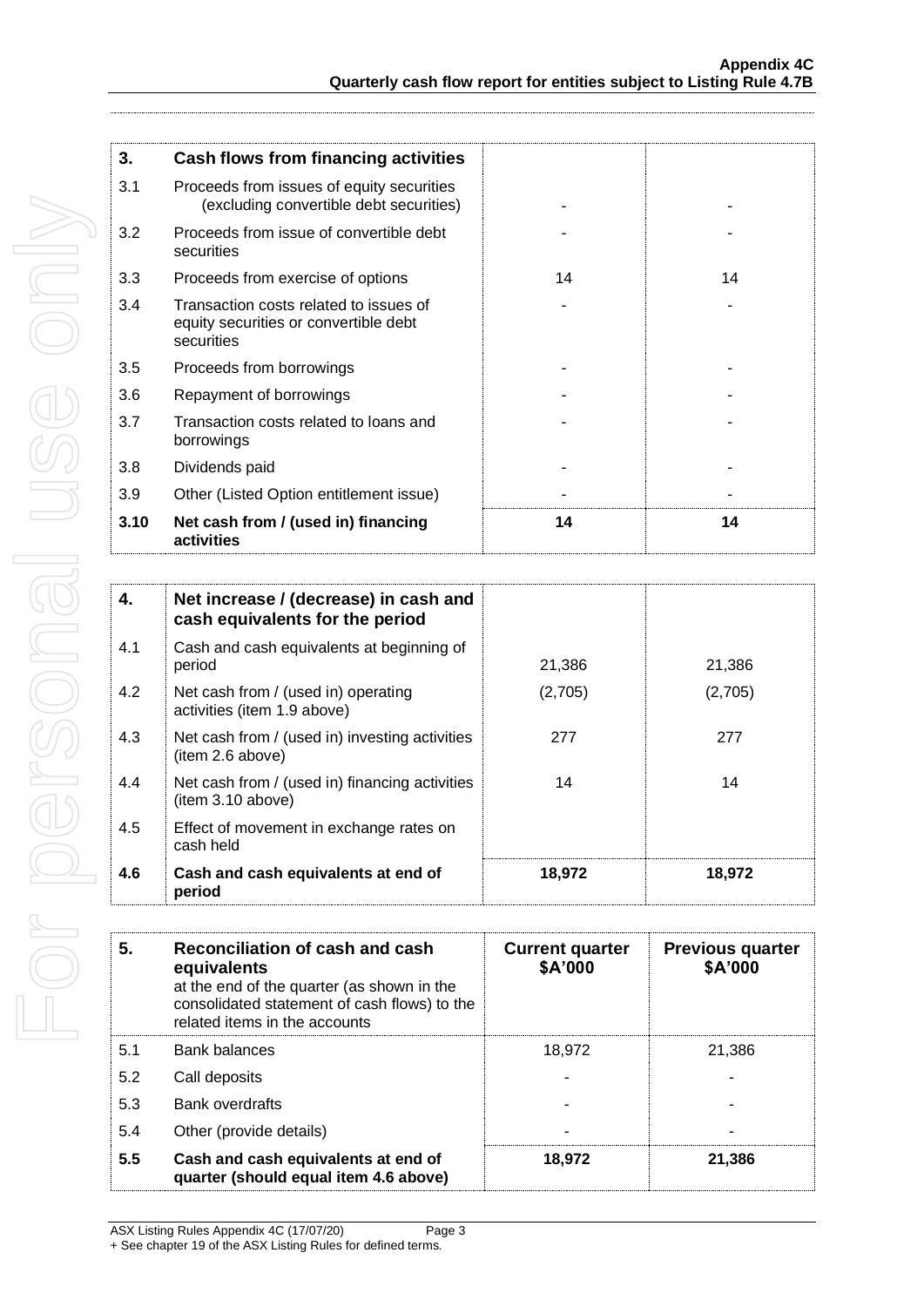| 6.                                                                                                                                                          | Payments to related parties of the entity and their<br>associates                          | <b>Current quarter</b><br><b>\$A'000</b> |
|-------------------------------------------------------------------------------------------------------------------------------------------------------------|--------------------------------------------------------------------------------------------|------------------------------------------|
| 6.1                                                                                                                                                         | Aggregate amount of payments to related parties and their<br>associates included in item 1 | 83                                       |
| 6.2                                                                                                                                                         | Aggregate amount of payments to related parties and their<br>associates included in item 2 |                                          |
| Note: if any amounts are shown in items 6.1 or 6.2, your quarterly activity report must include a description of, and an<br>explanation for, such payments. |                                                                                            |                                          |
| Item 6.1 relates to payments to directors, including director's remuneration and director's superannuation                                                  |                                                                                            |                                          |

| 7.  | <b>Financing facilities</b><br>Note: the term "facility' includes all forms of financing<br>arrangements available to the entity.<br>Add notes as necessary for an understanding of the<br>sources of finance available to the entity.                                                                                                               | <b>Total facility</b><br>amount at quarter<br>end<br>\$A'000 | Amount drawn at<br>quarter end<br>\$A'000 |
|-----|------------------------------------------------------------------------------------------------------------------------------------------------------------------------------------------------------------------------------------------------------------------------------------------------------------------------------------------------------|--------------------------------------------------------------|-------------------------------------------|
| 7.1 | Loan facilities                                                                                                                                                                                                                                                                                                                                      | 10,999,975                                                   | 5,474,391                                 |
| 7.2 | Credit standby arrangements                                                                                                                                                                                                                                                                                                                          |                                                              |                                           |
| 7.3 | Other (please specify)                                                                                                                                                                                                                                                                                                                               |                                                              |                                           |
| 7.4 | <b>Total financing facilities</b>                                                                                                                                                                                                                                                                                                                    | 10,999,975                                                   | 5,474,391                                 |
| 7.5 | Unused financing facilities available at quarter end<br>5.525.584                                                                                                                                                                                                                                                                                    |                                                              |                                           |
| 7.6 | Include in the box below a description of each facility above, including the lender, interest<br>rate, maturity date and whether it is secured or unsecured. If any additional financing<br>facilities have been entered into or are proposed to be entered into after quarter end,<br>include a note providing details of those facilities as well. |                                                              |                                           |
|     | \$10m unsecured facility with Moneytech Finance Pty Ltd with a margin rate of 1.91% per<br>annum plus the base rate of 6.27%, and a monthly line fee of \$6,475 at a term of 36 months.                                                                                                                                                              |                                                              |                                           |
|     | \$999,975 funding from various Mezzanine holders with an interest rate of 15% per annum.                                                                                                                                                                                                                                                             |                                                              |                                           |
|     | Note that Cirralto intend to repay the current Mezzanine holders during the quarter ended 31<br>December 2021, which will result in an immediate saving of \$150k per annum in interest<br>repayments.                                                                                                                                               |                                                              |                                           |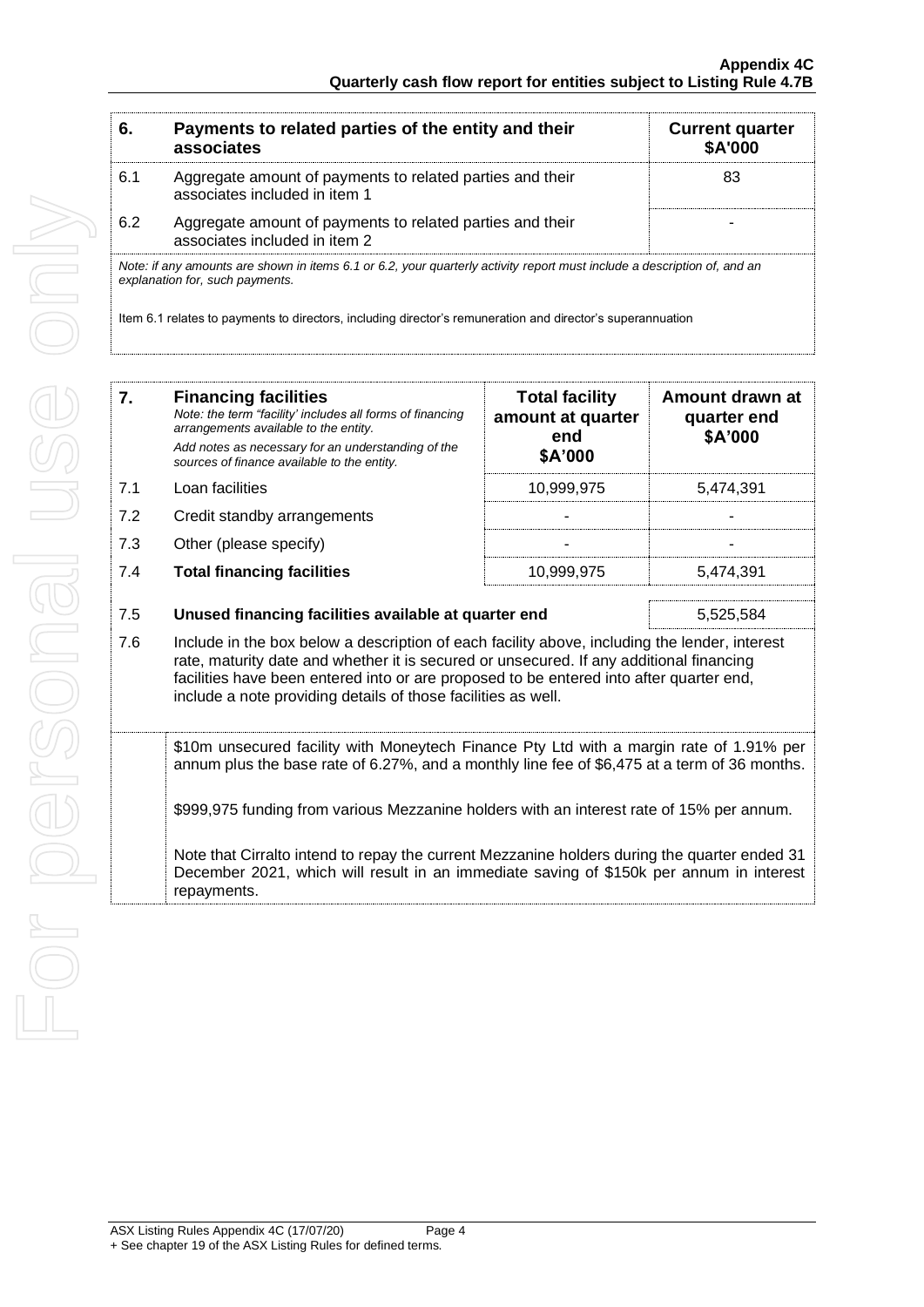| 8.  |                                                                                                                                                                                                                                 | Estimated cash available for future operating activities                                                                                                                                                       | \$A'000        |
|-----|---------------------------------------------------------------------------------------------------------------------------------------------------------------------------------------------------------------------------------|----------------------------------------------------------------------------------------------------------------------------------------------------------------------------------------------------------------|----------------|
| 8.1 | Net cash from / (used in) operating activities (item 1.9)                                                                                                                                                                       |                                                                                                                                                                                                                | (2,705)        |
| 8.2 |                                                                                                                                                                                                                                 | Cash and cash equivalents at quarter end (item 4.6)                                                                                                                                                            | 18,972         |
| 8.3 |                                                                                                                                                                                                                                 | Unused finance facilities available at quarter end (item 7.5)                                                                                                                                                  |                |
| 8.4 |                                                                                                                                                                                                                                 | Total available funding (item $8.2 +$ item $8.3$ )                                                                                                                                                             | 18,972         |
| 8.5 | Estimated quarters of funding available (item 8.4 divided by<br>item 8.1)                                                                                                                                                       |                                                                                                                                                                                                                | $\overline{7}$ |
|     |                                                                                                                                                                                                                                 | Note: if the entity has reported positive net operating cash flows in item 1.9, answer item 8.5 as "N/A". Otherwise, a<br>figure for the estimated quarters of funding available must be included in item 8.5. |                |
| 8.6 |                                                                                                                                                                                                                                 | If item 8.5 is less than 2 quarters, please provide answers to the following questions:                                                                                                                        |                |
|     | 8.6.1<br>Does the entity expect that it will continue to have the current level of net operating<br>cash flows for the time being and, if not, why not?                                                                         |                                                                                                                                                                                                                |                |
|     | N/A                                                                                                                                                                                                                             |                                                                                                                                                                                                                |                |
|     | 8.6.2<br>Has the entity taken any steps, or does it propose to take any steps, to raise further<br>cash to fund its operations and, if so, what are those steps and how likely does it<br>believe that they will be successful? |                                                                                                                                                                                                                |                |
|     | N/A                                                                                                                                                                                                                             |                                                                                                                                                                                                                |                |
|     | 8.6.3                                                                                                                                                                                                                           | Does the entity expect to be able to continue its operations and to meet its business<br>objectives and, if so, on what basis?                                                                                 |                |
|     | N/A                                                                                                                                                                                                                             |                                                                                                                                                                                                                |                |
|     |                                                                                                                                                                                                                                 | Note: where item 8.5 is less than 2 quarters, all of questions 8.6.1, 8.6.2 and 8.6.3 above must be answered.                                                                                                  |                |